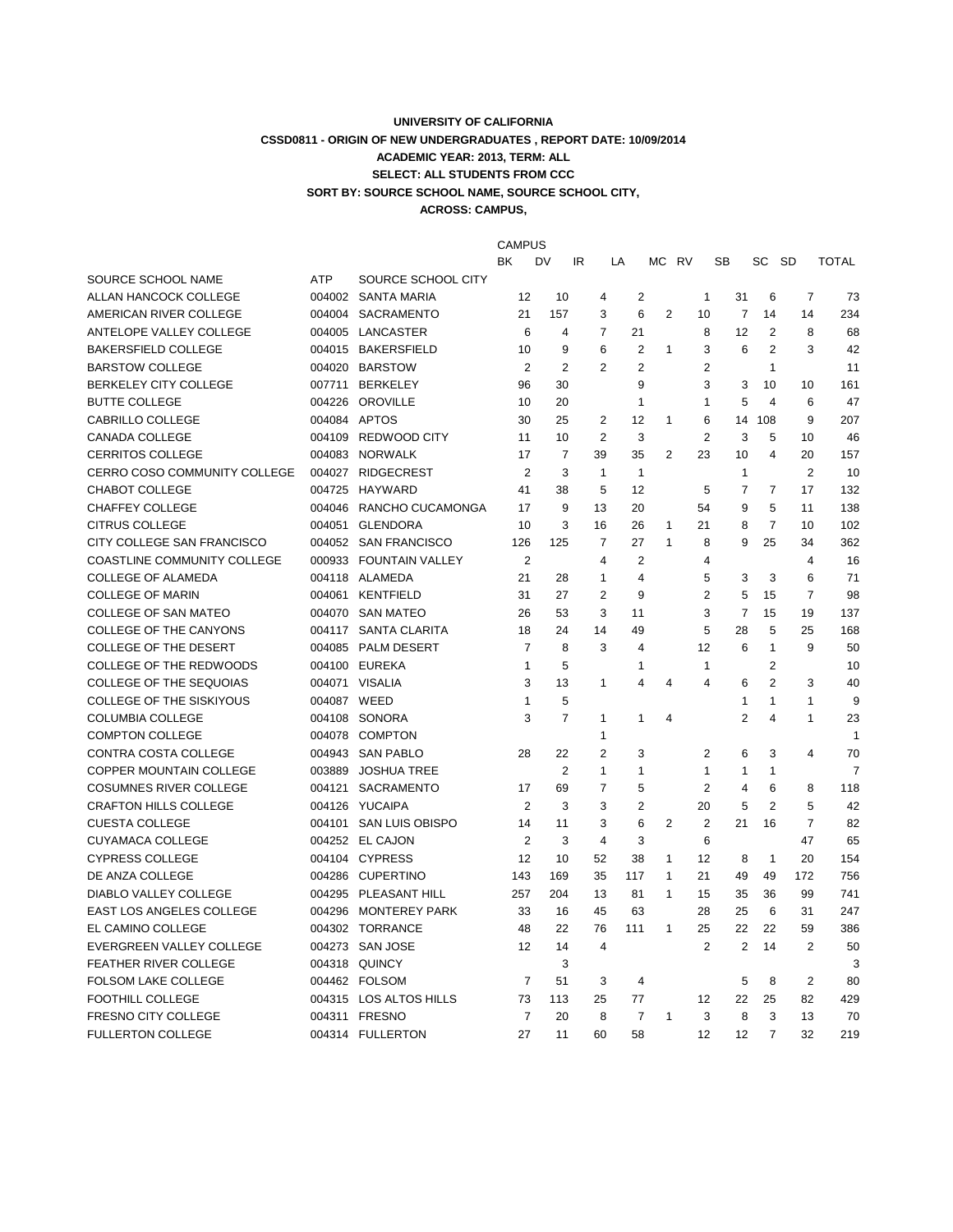| <b>GAVILAN COLLEGE</b>            |               | 004678 GILROY           | 5              | 6              | $\mathbf{1}$   |                         |                |                | $\mathbf{1}$   | 10             | 2              | 25  |
|-----------------------------------|---------------|-------------------------|----------------|----------------|----------------|-------------------------|----------------|----------------|----------------|----------------|----------------|-----|
| <b>GLENDALE COMMUNITY COLLEGE</b> |               | 004327 GLENDALE         | 29             | $\overline{7}$ | 44             | 82                      | 1              | 31             | 26             | 9              | 48             | 277 |
| <b>GOLDEN WEST COLLEGE</b>        |               | 004339 HUNTINGTON BEACH | 9              | 6              | 75             | 17                      |                | 6              | $\overline{7}$ | 2              | 6              | 128 |
| <b>GROSSMONT COLLEGE</b>          |               | 004334 EL CAJON         | 9              | 9              | 6              | 10                      |                | $\overline{4}$ | 6              | 8              | 89             | 141 |
| HARTNELL COLLEGE                  |               | 004340 SALINAS          | 3              | $\overline{7}$ | $\mathbf{1}$   |                         | $\mathbf{1}$   | 3              | 3              | 12             | $\overline{4}$ | 34  |
| <b>IMPERIAL VALLEY COLLEGE</b>    |               | 004358 IMPERIAL         |                |                | 1              | $\mathbf{1}$            |                | 6              |                |                | 9              | 17  |
| <b>IRVINE VALLEY COLLEGE</b>      | 003356 IRVINE |                         | 42             | 10             | 161            | 83                      |                | 19             | 16             | 10             | 56             | 397 |
| LAKE TAHOE COMMUNITY COLLEGE      |               | 004420 SOUTH LAKE TAHOE | 3              | $\overline{4}$ | $\mathbf{1}$   |                         |                |                | 1              | $\mathbf{1}$   |                | 10  |
| <b>LANEY COLLEGE</b>              |               | 004406 OAKLAND          | 45             | 36             | $\overline{4}$ | 16                      | 2              | 6              | 4              | 10             | 21             | 144 |
| LAS POSITAS COLLEGE               |               | 006507 LIVERMORE        | 32             | 41             | 8              | 3                       | $\overline{2}$ | 3              | $\overline{7}$ | 10             | 18             | 124 |
| LONG BEACH CITY COLLEGE           | 004388        | <b>LONG BEACH</b>       | 14             | $\overline{2}$ | 17             | 25                      |                | 14             | 11             | 5              | 9              | 97  |
| LOS ANGELES CITY COLLEGE          | 004391        | <b>LOS ANGELES</b>      | 31             | 3              | 14             | 38                      |                | 8              | 5              | 5              | 8              | 112 |
| LOS ANGELES HARBOR COLLEGE        |               | 004395 WILMINGTON       | 4              | 3              | 8              | 10                      | 2              | 3              | 6              | $\overline{2}$ | $\overline{4}$ | 42  |
| LOS ANGELES MISSION COLLEGE       |               | 004404 SYLMAR           | $\overline{2}$ | $\overline{2}$ | $\overline{4}$ | 14                      |                | 5              | 3              |                | 4              | 34  |
| LOS ANGELES PIERCE COLLEGE        |               | 004398 WOODLAND HILLS   | 31             | 15             | 32             | 117                     | $\overline{2}$ | 16             | 32             | 10             | 36             | 291 |
| LOS ANGELES SOUTHWEST COLLEGE     |               | 004409 LOS ANGELES      | 5              | $\mathbf{1}$   | $\mathbf{1}$   | 3                       |                | $\mathbf{1}$   |                |                |                | 11  |
| LOS ANGELES TRADE-TECH COLLEGE    | 004400        | <b>LOS ANGELES</b>      | $\mathbf{1}$   |                | $\overline{2}$ | 3                       |                | $\mathbf{1}$   | $\mathbf{1}$   | 2              | $\overline{2}$ | 12  |
| LOS ANGELES VALLEY COLLEGE        |               | 005546 VAN NUYS         | 19             | 5              | 17             | 59                      | 1              | 6              | 12             | 6              | 13             | 138 |
| LOS MEDANOS COLLEGE               |               | 004396 PITTSBURG        | 28             | 44             | 6              | 5                       |                | 3              | 4              | $\overline{7}$ | $\overline{7}$ | 104 |
| <b>MENDOCINO COLLEGE</b>          | 004517 UKIAH  |                         | $\mathbf{1}$   | 12             | $\overline{2}$ |                         |                |                |                | 3              |                | 18  |
| MERCED COLLEGE                    | 004500        | MERCED                  | 3              | 8              | 3              | $\overline{2}$          | 44             | $\mathbf{1}$   | 6              | 3              | $\overline{4}$ | 74  |
| <b>MERRITT COLLEGE</b>            |               | 004502 OAKLAND          | 24             | 11             | $\mathbf{1}$   | $\mathbf{1}$            |                | 1              | 1              | $\overline{4}$ |                | 43  |
| MIRACOSTA COLLEGE                 |               | 004582 OCEANSIDE        | 23             | 22             | 24             | 31                      |                | 14             | 17             | 15             | 136            | 282 |
| <b>MISSION COLLEGE</b>            |               | 007587 SANTA CLARA      | $\overline{7}$ | 21             | 6              | $\mathbf{1}$            | 1              | 6              | 4              | 13             | $\overline{7}$ | 66  |
| MODESTO JUNIOR COLLEGE            |               | 004486 MODESTO          | 14             | 32             |                | $\overline{2}$          | $\overline{4}$ | $\overline{4}$ | 3              | 10             | 8              | 77  |
| MONTEREY PENINSULA COLLEGE        | 004490        | <b>MONTEREY</b>         | 6              | 13             | 8              | 8                       |                |                | 6              | 22             | 5              | 68  |
| MOORPARK COLLEGE                  |               | 004512 MOORPARK         | 27             | 25             | 27             | 103                     | $\mathbf{1}$   | 6              | 70             | 20             | 39             | 318 |
| <b>MORENO VALLEY COLLEGE</b>      |               | 006512 MORENO VALLEY    | $\overline{2}$ | 3              | $\overline{2}$ | $\overline{\mathbf{A}}$ | $\mathbf{1}$   | 13             | $\overline{2}$ | $\mathbf{1}$   | 3              | 31  |
| <b>MOUNT SAN ANTONIO COLLEGE</b>  |               | 004494 WALNUT           | 61             | 28             | 78             | 86                      |                | 65             | 28             | 11             | 67             | 424 |
| MOUNT SAN JACINTO COLLEGE         |               | 004501 SAN JACINTO      | 11             | 5              | 13             | 4                       | 1              | 73             | 6              | $\mathbf{1}$   | 21             | 135 |
| NAPA VALLEY COLLEGE               | 004530 NAPA   |                         | 18             | 71             | $\overline{1}$ | 3                       | $\overline{2}$ | $\mathbf{1}$   | 4              | $\overline{7}$ | $\overline{2}$ | 109 |
| NORCO COLLEGE                     |               | 006503 NORCO            | $\overline{4}$ | 5              | 12             | 8                       |                | 21             | $\overline{2}$ | $\overline{2}$ | 10             | 64  |
| OHLONE COLLEGE                    |               | 004579 FREMONT          | 30             | 64             | 14             | 19                      | $\overline{2}$ | 5              | 15             | $\overline{7}$ | 33             | 189 |
| ORANGE COAST COLLEGE              |               | 004584 COSTA MESA       | 50             | 18             | 182            | 92                      |                | 23             | 35             | 17             | 73             | 490 |
| <b>OXNARD COLLEGE</b>             |               | 004591 OXNARD           | $\overline{2}$ | $\overline{2}$ |                | $\overline{4}$          |                | 3              | 11             |                | $\overline{2}$ | 24  |
| PALO VERDE COLLEGE                |               | 004603 BLYTHE           |                |                |                |                         |                | $\overline{2}$ |                |                | $\mathbf{1}$   | 3   |
| PALOMAR COLLEGE                   |               | 004602 SAN MARCOS       | 12             | 12             | 19             | 17                      |                | 15             | 16             | 12             | 93             | 196 |
| PASADENA CITY COLLEGE             |               | 004604 PASADENA         | 56             | 38             | 78             | 107                     | $\mathbf{1}$   | 64             | 44             | 14             | 110            | 512 |
| PORTERVILLE COLLEGE               |               | 004608 PORTERVILLE      |                | 5              | 3              | $\overline{2}$          | $\mathbf{1}$   |                | 3              | $\overline{2}$ |                | 16  |
| REEDLEY COLLEGE                   |               | 004655 REEDLEY          | 3              | 16             | 8              | $\overline{7}$          | $\overline{2}$ | 3              | 8              | 4              | $\overline{7}$ | 58  |
| RIO HONDO COLLEGE                 |               | 004663 WHITTIER         | 10             | $\overline{7}$ | 17             | 26                      | $\mathbf{1}$   | $\overline{7}$ | 6              | 3              | 10             | 87  |
| RIVERSIDE CITY COLLEGE            |               | 004658 RIVERSIDE        | 15             | 14             | 32             | 21                      |                | 180            | 8              | 3              | 25             | 298 |
| SACRAMENTO CITY COLLEGE           | 004670        | SACRAMENTO              | 31             | 167            | 6              | 10                      | $\overline{2}$ | 5              | 12             | 17             | 13             | 263 |